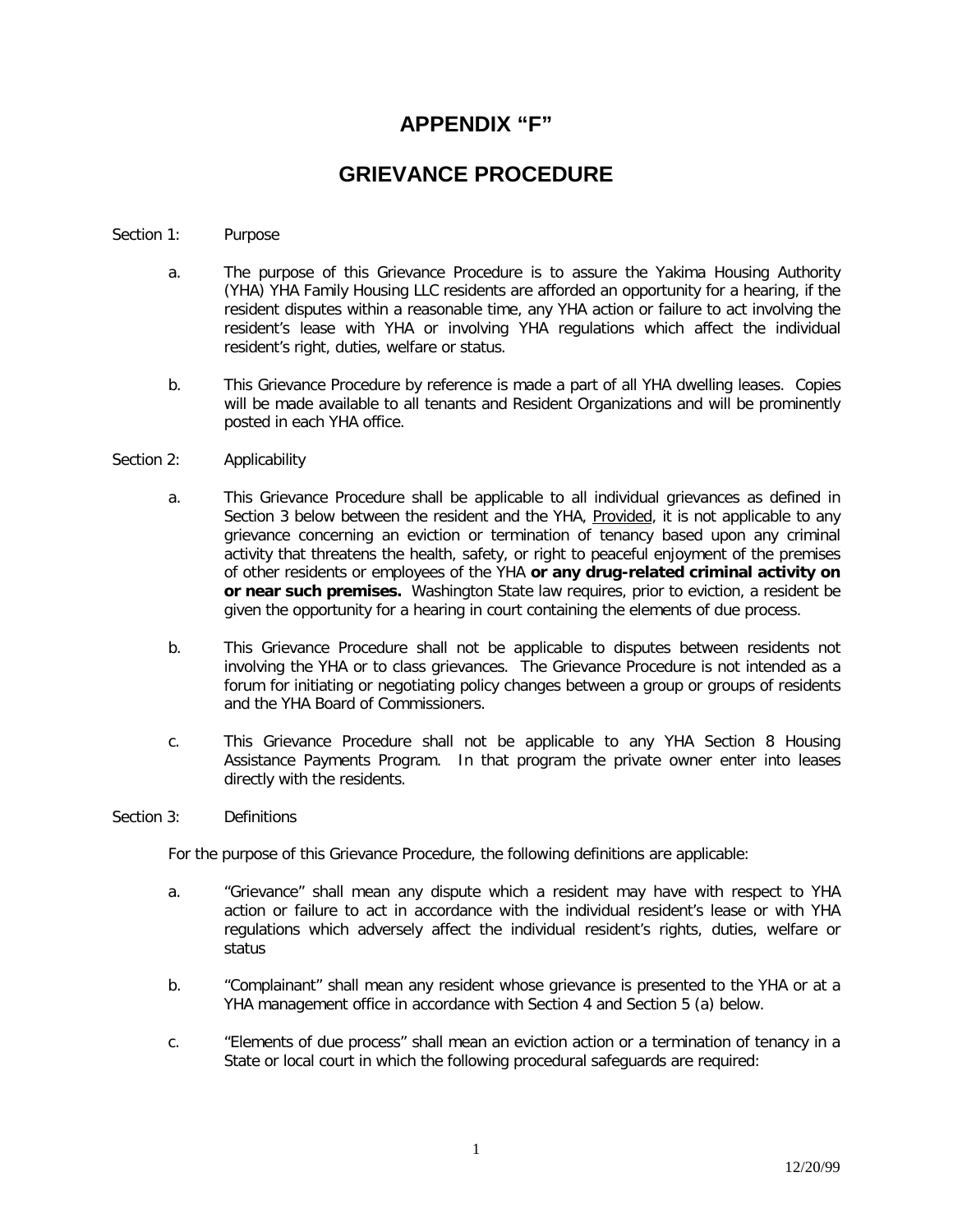- 1. Adequate notice to the tenant of the grounds for terminating the tenancy and for eviction;
- 2. At the tenant's request an opportunity for the tenant to examine all relevant documents, records and regulations of the PHA and to copy any such documents at tenant expense, prior to the trial for the purpose of preparing a defense;
- 3. right of the tenant to be represented by counsel;
- 4. Opportunity for the tenant to refute the evidence presented by the PHA including the right to confront and cross-examine witnesses and to present any affirmative legal or equitable defense which the tenant may have
- 5. A decision on the merits.
- d. "Hearing Officer" shall mean a person selected in accordance with Section 5 below to hear grievances and render a decision with respect thereto.
- e. "Tenant" shall mean the adult person (or persons) (other than live-in aide);
	- 1. Who resides in the units, and who executed the lease with the YHA as lessee of the dwelling unit, or, if no such person now resides in the unit,
	- 2. Who resides in the unit, and who is the remaining head of household of the tenant family residing in the dwelling unit.
- f. "Resident Organization" includes a resident management corporation.
- Section 4: Informal Settlement of Grievance

Any grievance shall be personally presented, either orally or in writing, to the YHA general office or to the office of the development in which the complainant resides so the grievance may be discussed informally and settled without a hearing. Any such grievance shall be presented to the YHA within five (5) days of the act or failure to act upon which the complainant bases his grievance, and the YHA shall set a time for discussion of such grievance within three (3) days of its presentation; provided the YHA, at its sole option, may extend said 3-day period for up to ten (10) days. A summary of such discussion shall be prepared within seven (7) days and one copy shall be given to the resident and one retained in the YHA residents file. The summary shall specify the names of the participants, dates of meeting, the nature of the proposed disposition of the complaint and the specific reasons therefor, and shall specify the procedures by which a hearing under Section 5 below may be obtained if the complainant is not satisfied.

- Section 5: Procedure to Obtain a Hearing.
	- a. Request for hearing. The complainant shall submit a written request for a hearing to the YHA office within five (5) days after receipt of the summary of discussion pursuant to Section 4 above. The written request shall specify:
		- 1) The reasons for the Grievance; and
		- 2) The action or relief sought.
	- b. Selection of Hearing Officer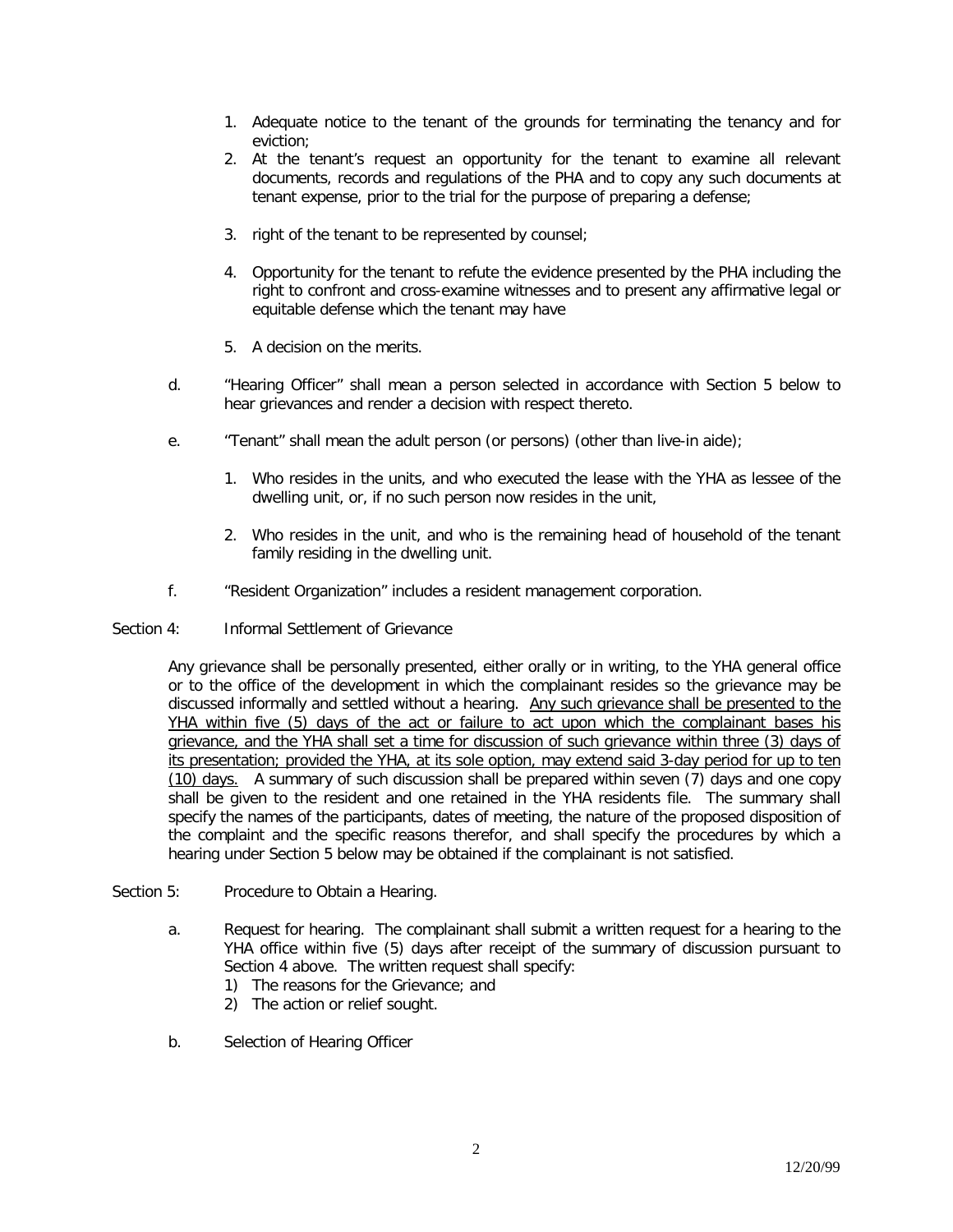- 1) The hearing officer shall be an impartial person (who may be an officer or employee of the YHA) appointed by the YHA, other than a person who made or approved the YHA action under review or a subordinate of such person.
- 2) The YHA shall consult with the resident organization before appointment of each hearing officer. Any comments or recommendations shall be considered by the YHA before the appointment.
- c. Failure to request a hearing. If the complainant does not request a hearing in accordance with Section 5a above, then the YHA's disposition of the grievance under Section 4 above shall become final, and the YHA may proceed with eviction procedures or other remedies available under the state or local law, provided, failure to request a hearing shall not constitute a waiver by the complainant of the right thereafter to contest the YHA's action in disposing of the complaint in an appropriate judicial proceeding.
- d. Hearing Prerequisite. All grievances shall be personally presented either orally or in writing pursuant to the informal procedure prescribed in Section 4 above as a condition precedent to a hearing under this Section, provided, if the complainant shall, not later than fourteen (14) days after the act or failure to act upon which the complainant bases his grievance, request a hearing in accordance with Section 5a and show good cause why he failed to proceed in accordance with Section 4, to the hearing officer, the provisions of Section 4 may be waived by the hearing officer or hearing panel.
- e. Escrow deposit. Before a hearing is scheduled in any grievance involving the amount of rent as defined in the lease which the YHA claims is due, the complainant shall pay to the YHA an amount equal to the amount of he rent due and payable as of the first of the month preceding the month in which the act or failure to act took place. The complainant shall thereafter deposit the same amount of the monthly rent in an escrow account at the YHA on a monthly basis until the complaint is resolved by decision of the hearing officer or hearing panel. These requirements may be waived by the YHA in extenuating circumstances. Unless so waived, the failure to make such payments shall result in a termination of the grievance procedure, provided, failure to make payment shall not constitute a waiver of any right the complainant may have to contest the YHA's disposition of the grievance in any appropriate judicial proceeding.
- f. Scheduling of hearings. Upon Complainant's compliance with Sections 5a, d and e above, a hearing shall be scheduled by the hearing officer promptly for a time and place reasonably convenient to both the complainant and the YHA, but in no event more than ten (10) days subsequent to the appointment of a hearing officer unless mutually agreed by the YHA and the complainant. A written notification specifying the time, place, and the procedures governing the hearing shall be delivered by the **hearing officer** to the complainant and the YHA Executive Director or his representative at the YHA general offices at least five (5) days prior to the hearing date.
- Section 6: Procedures Governing the Hearing
	- a. The hearing shall be held before a hearing officer.
	- b. The complainant shall be afforded a fair hearing providing the basic safeguards of due process which shall include:
		- 1. The opportunity to examine before the hearing and, at the expense of the complainant, to copy all documents, records and regulations of the YJA that are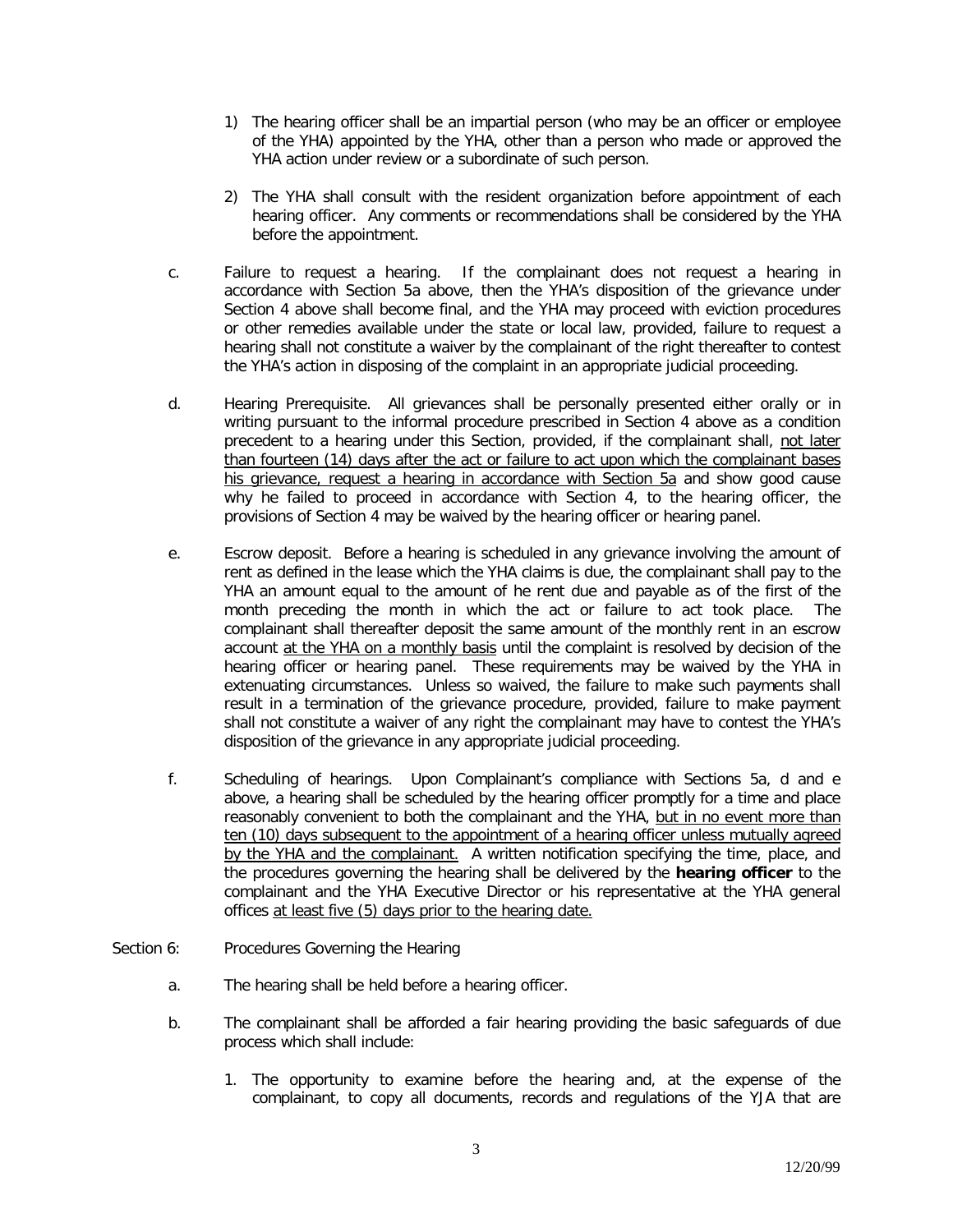relevant to the hearing. Any document not so made available after request therefore by the complainant may not be relied on by the YHA at the Hearing;

- 2. The right to be represented by counsel or other person chosen as his or her representative and to have such person make statements on the tenant's behalf.
- 3. The Right to a private hearing unless the complainant requests a public hearing;
- 4. The right to present evidence and arguments in support of his or her complaint, to controvert evidence relied on by the YHA, and to confront and cross-examine all witnesses on whose testimony or information the YHA relies; and
- 5. Decision based solely and exclusively upon the facts presented at the hearing.
- c. The hearing officer may render a decision without proceeding with the hearing if the hearing officer determines the issue ha been previously decided in another proceeding.
- d. If the complainant or the YHA fails to appear at a scheduled hearing, the hearing officer may make a determination to postpone the hearing, not to exceed five (5) business days or may make a determination the party has waived his right to a hearing. Both the complainant and the YHA shall be notified of the determination by the **hearing officer**, provided, a that a determination that the complainant has waived his right to a hearing shall not constitute a waiver of any right the complainant may have to contest the YHA's disposition of the grievance in an appropriate judicial proceeding.
- e. At the hearing, the complainant must first make a showing of an entitlement to the relief sought and thereafter the THA must sustain the burden of justifying the YHA Action or failure to act against which the complaint is directed.
- f. The hearing shall be conducted informally by the **hearing officer** and oral or documented evidence pertinent to the facts and issues raised by the complainant may be received without regard to admissibility under the rules of evidence applicable to judicial proceedings. The **hearing officer** shall require the YHA, the complainant, counsel and other participants or spectators to conduct themselves in an orderly fashion. Failure to comply with the directions of the **hearing officer** to obtain order may result in exclusion from the proceedings or in a decision adverse to the interests of the disorderly party and granting or denial of the relief sought as appropriate.
- g. The complainant or the YHA may arrange, in advance and at the expense of the party making the arrangement, for a transcript of the hearing. Any interested party may purchase a copy of such transcript.
- h. YHA will provide reasonable accommodations for persons with disabilities to participate in the hearing. Reasonable accommodations may include qualified sign language interpreters, readers, accessible locations, or attendants. If the tenant is visually impaired, any notice to the tenant which is required under this subpart must be in an accessible format.
- Section 7: Decision of the Hearing Officer
	- a. The **hearing officer** shall prepare a written decision, together with the reasons therefor, within seven (7) days after the hearing. A copy of the decision shall be promptly delivered to the complainant and the YHA. The YHA shall retain a copy of the decision in